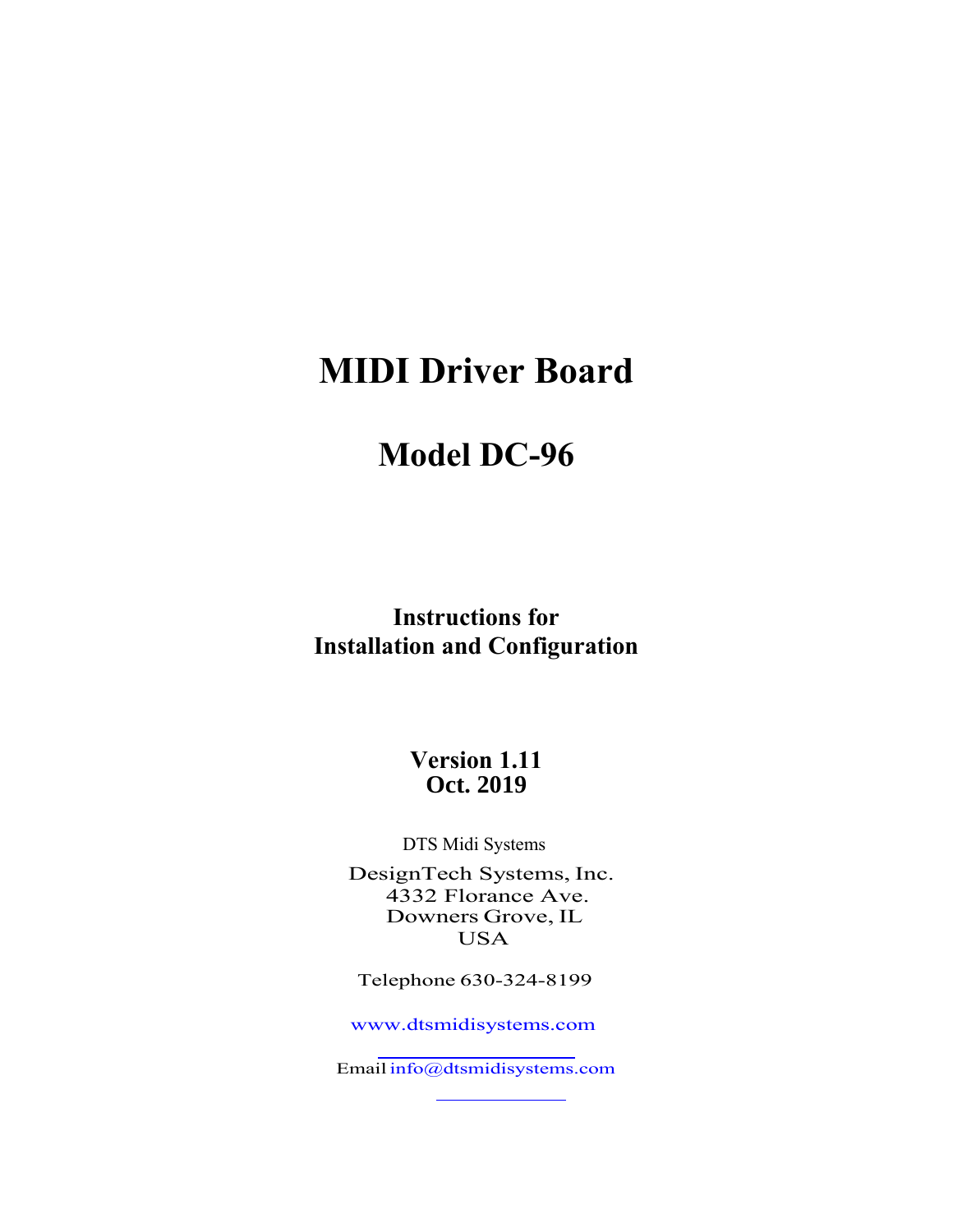# Contents Page

| 1. Introduction     |   |
|---------------------|---|
| 2. Connections      |   |
| 3. DIP switches     |   |
| 4. Output wiring    |   |
| 5. MIDI connections | 7 |
| 6. Current save     |   |

The information in this user guide may be subject to change without notice. No part of this document may be transferred or reproduced, digitally or otherwise, without prior consent from DesignTech Systems, Inc.

Copyright © 2015 Osney Consulting Ltd. All rights reserved.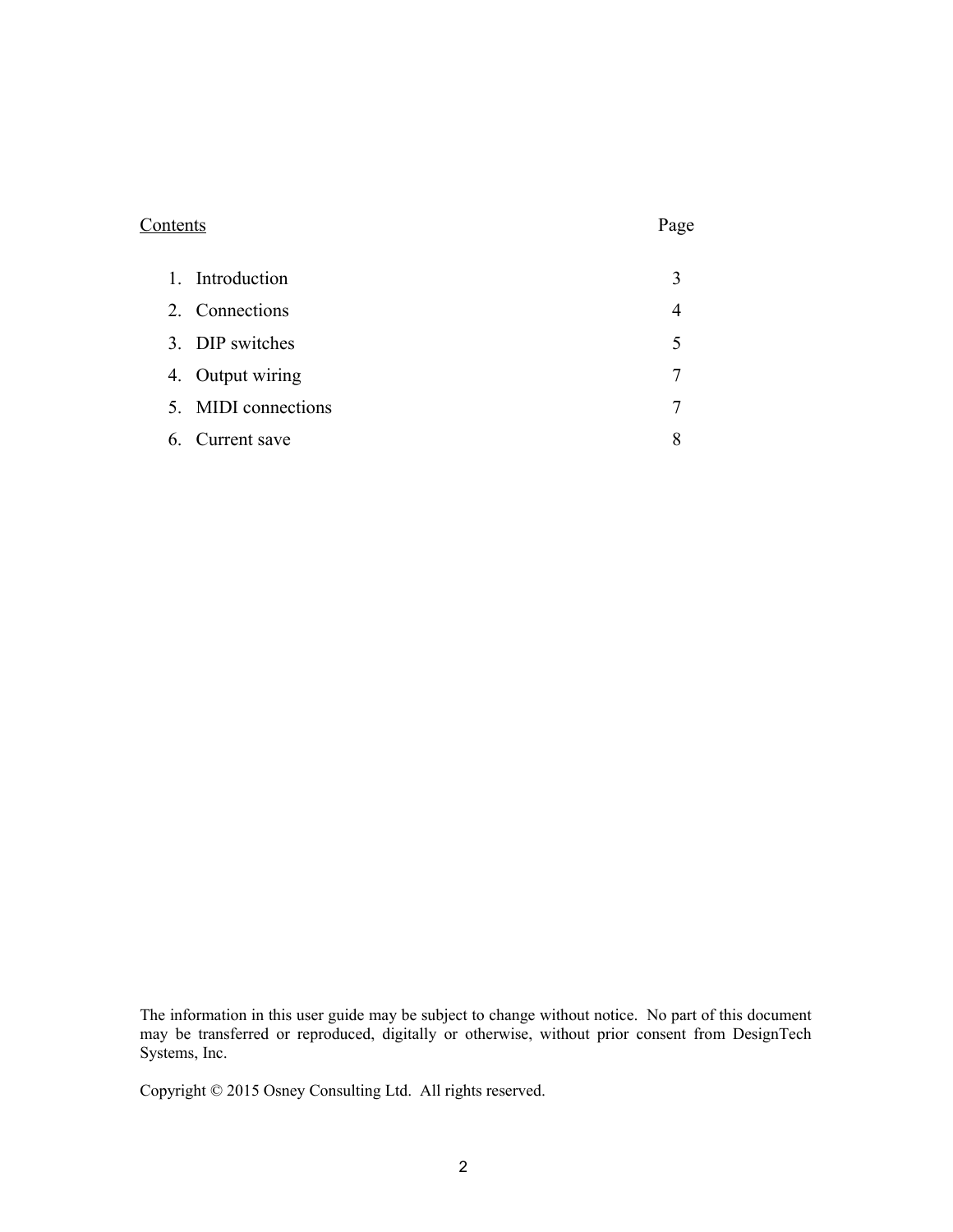# 1. Introduction

DesignTech Systems' DC-96 MIDI driver is designed to designed to convert MIDI signals from software packages such as Hauptwerk into DC outputs. Outputs can be either continuous, for driving chest magnets or indicator lamps, or pulsed for driving Stop Action Magnets (SAMs).

DC-96 can drive up to 96 chest magnets or indicators, or 48 SAMs. DC-96 is available in common positive and common ground versions.

DIP switches are used to select between the following four modes:

In *test mode*, each output is pulsed in turn. If the DC-96 is connected to stop action magnets, you should see each stop switch on-off, on-off in turn. If it connected to a pipe chest, you should hear a rising *marcato* chromatic scale.

In *pipe mode* or *lamp mode*, a MIDI "note on" message will cause an output line to turn on, and a "note off" message will cause the output line to turn off.

In *stop mode*, a MIDI "note on" message will cause an output "on" magnet to be energized for 150ms, and a "note off" message will cause the corresponding "off" magnet to be energized for 150ms. However, if used in combination with our encoder cards, DC-24 and DC-48 automatically implement *current save*. This means that they detect when a stop switch has moved and cut off the current to a coil as soon as that happens. This minimises power consumption and reduces wear on the SAM components.

When current save is used, the 150ms pulse length no longer applies. Instead, each magnet receives the minimum pulse required to move the switch. However, if the switch fails to move, the current is cut off after 500ms and the error is reported to Hauptwerk.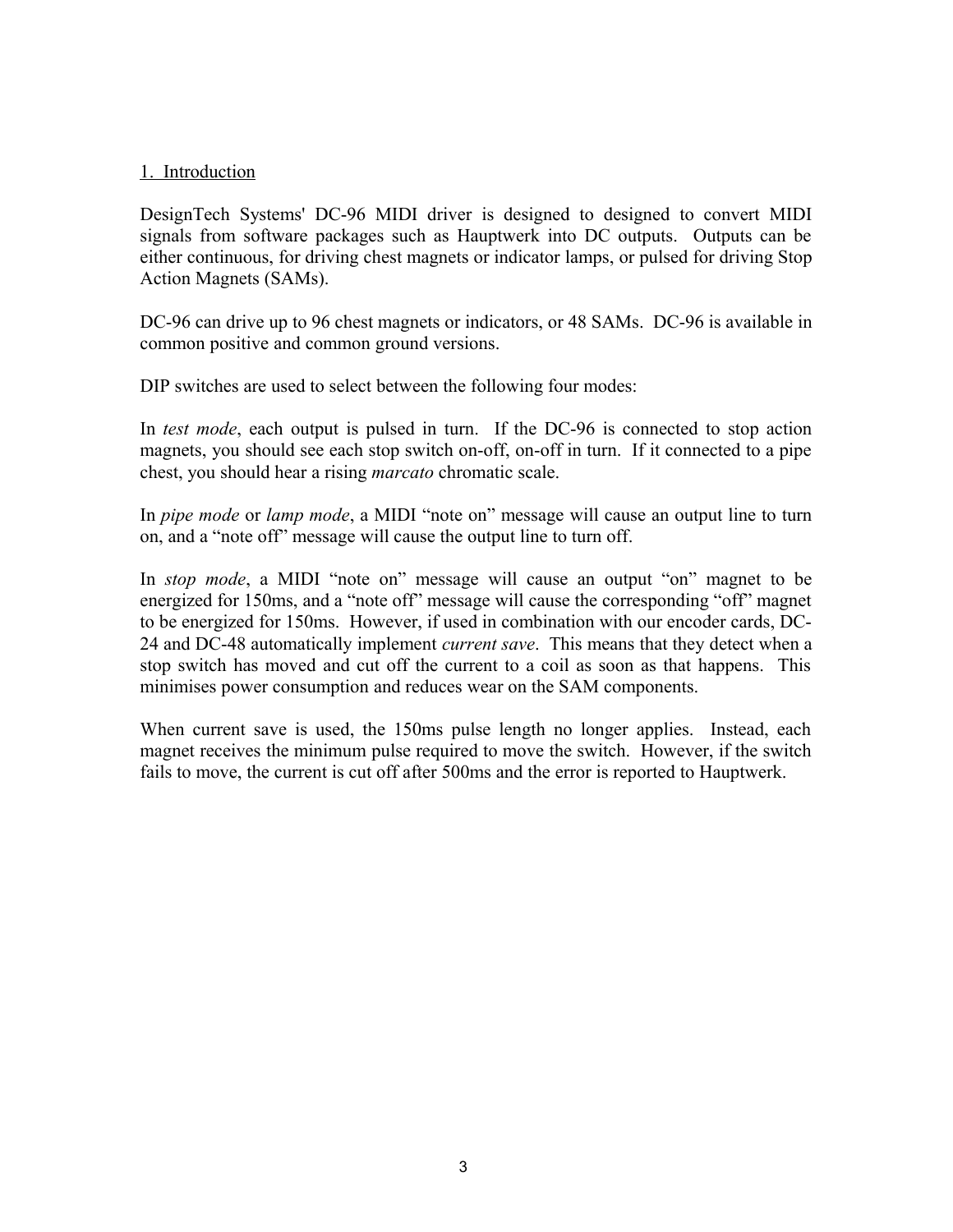#### 2. Connections



- *Power in:* An 8v to 15v DC supply should be connected to the screw terminals provided, with the positive line to the left.
- *MIDI in:* A standard MIDI-compliant input. MIDI "note on" and "note off" messages which match the channel and note range settings on the DIP switches will cause the outputs to be energized. Any other MIDI messages will be forwarded to the MIDI out port.
- *MIDI out:* A standard MIDI output. Any MIDI information received which does not match the channel and note range set on the DIP switches is forwarded to MIDI out..

*Note that the MIDI in and out connections are also provided on 0.1" pitch headers, in case you prefer not to use 5-pin DIN plugs.*

- *DIP switches:* These are used for configuring the DC-96 and selecting the MIDI channel. The DIP switches are described in detail below.
- *Power LED:* Green LED which lights to show that the board is supplied with power.
- *Activity LED:* Red LED which flashes whenever a MIDI message is received. If the incoming message is a "note on" or "note off" message which matches the channel and note range selected on the DIP switches, you will see a clearly visible flash of about 50ms. If any other MIDI message is received, this will be forwarded to the MIDI out port and the LED will give a much shorter "wink" of about 8ms.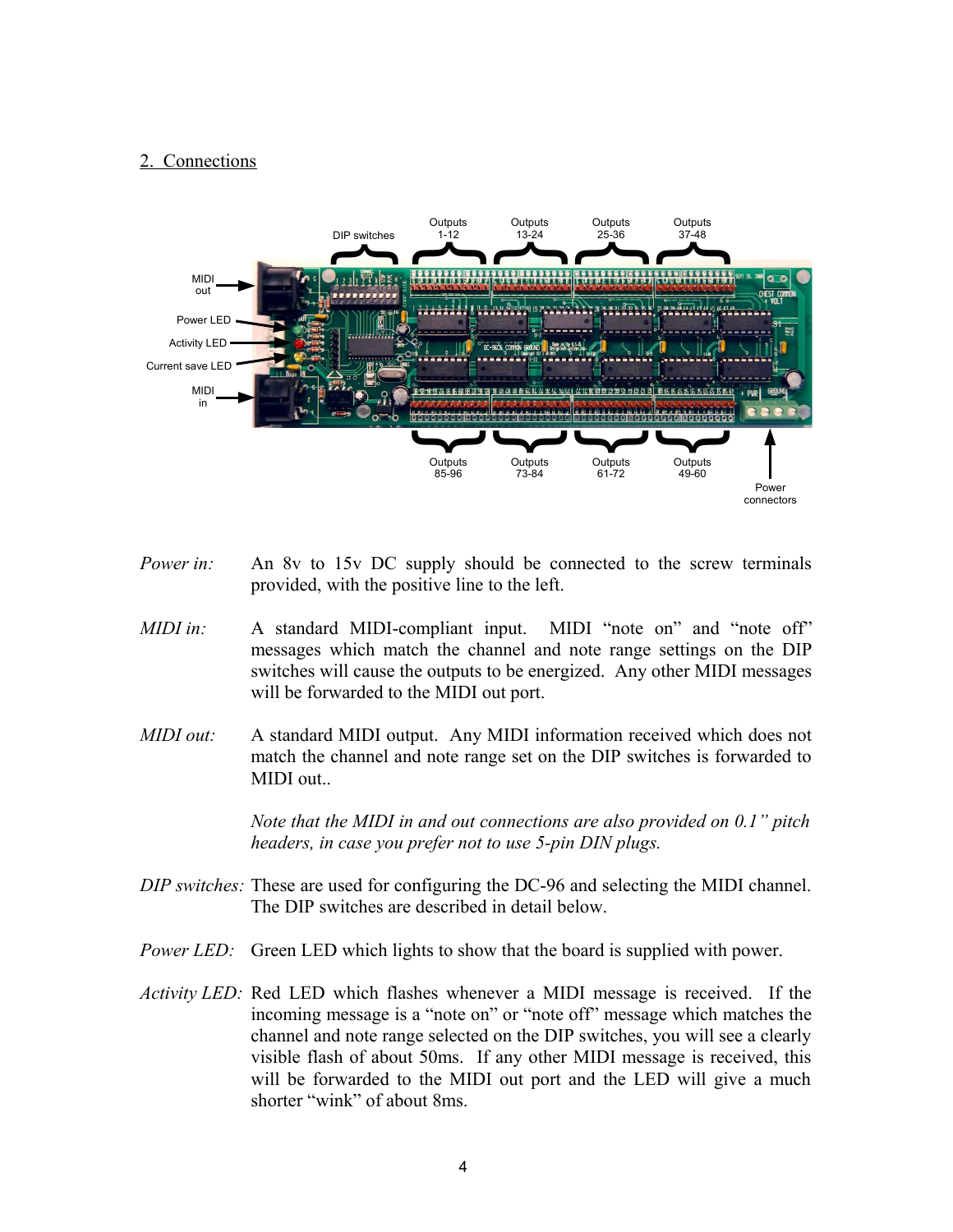#### *Current save LED: (stop mode only)*

When the board is used in combination with an MIPC-1A or MK-03 encoder, and the encoder detects that the Stop Action Magnet (SAM) has moved in response to MIDI command, the DC-96 can be configured to turn off the magnet current immediately. When this happens, the yellow current save LED flashes.

Our encoders send periodic messages to inform the DC-96 of the position of each SAM. When a message of this type is received, you will see a short "wink" from the current save LED.

### 3. DIP switches



#### *Mode select switches*

*Pipe mode select (switch 9) and pitch select (switch 10):*

If this switch is on (with the slider nearest to the card edge), the DC-96 will operate as a pipe driver. When a MIDI "note on" message is received an output will be turned on and when a MIDI "note off" message is received the output will be turned off.

If the pitch select switch is set to 8', output 1 will correspond to MIDI note 36 (bottom C on an 8' rank). If the pitch select switch is set to 16', output 1 will correspond to MIDI note 24.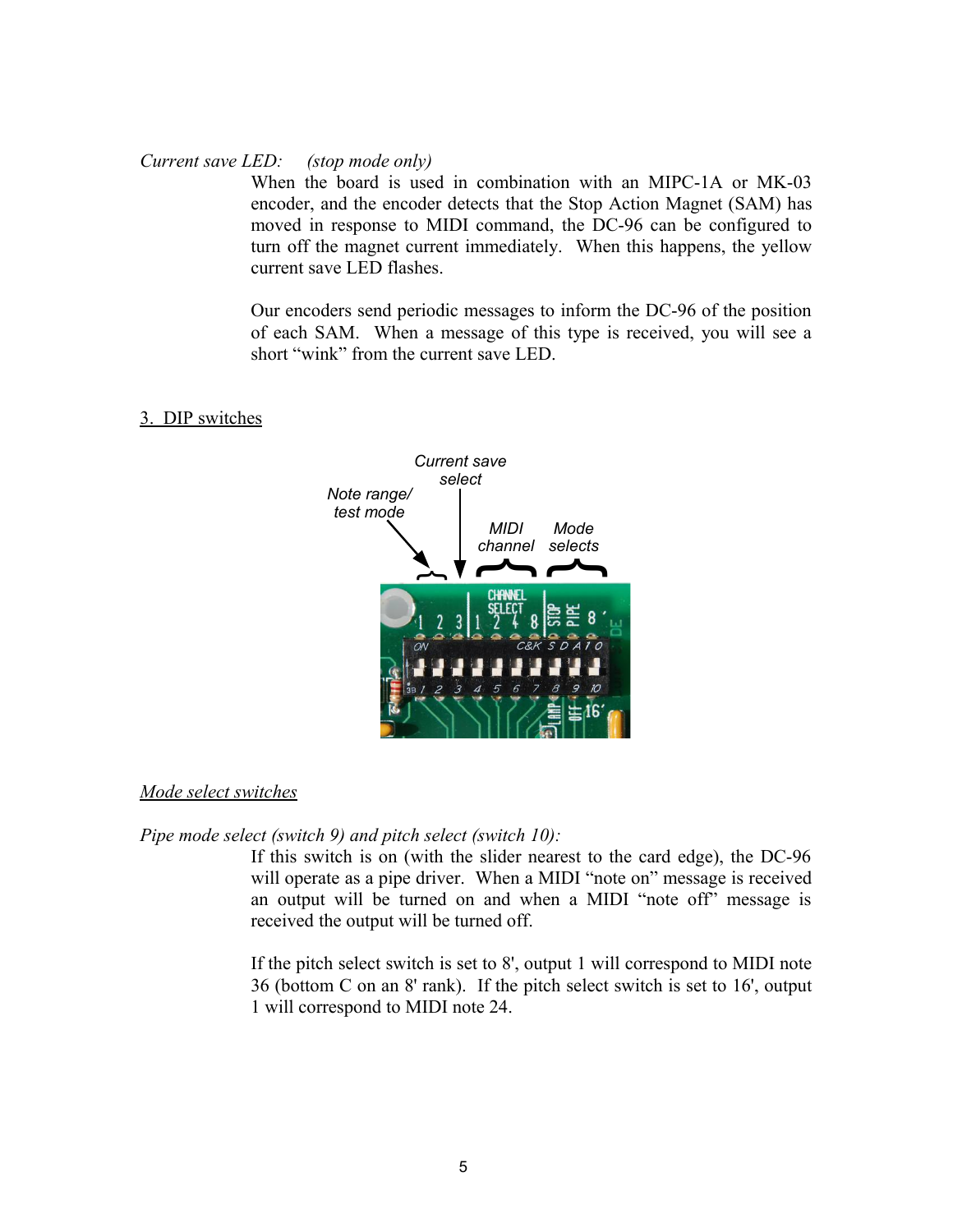*Lamp / stop select (switch 8):*

If pipe mode is off (switch 9), the DC-96 will look at the lamp/stop select switch (switch 8).

If lamp mode is selected, the DC-96 will operate in a very similar way to pipe mode, with a MIDI "note on" message causing an output to be turned on and a MIDI "note off" message causing it to be turned off. However, output 1 will correspond to either MIDI note 0 or 96, depending on the position of switch 1 (see below).

If stop mode is selected, the DC-96 output lines should be connected to the "on" and "off" coils of stop action magnets (SAMs). Odd-numbered outputs should be connected to "on" coils and even-numbered outputs should be connected to "off" coils. The 96 outputs can therefore control up to 48 SAMs. When a MIDI "note on" message is received, a pulse of current will be sent to an "on" coil. When a MIDI "note off" message is received, a pulse of current will be sent to the corresponding "off" coil.

These current pulses are 150ms long by default, easily sufficient to move well-maintained stop magnets. However, if you are using DC-96 in conjunction with our MIPC-1A and MK-03 MIDI encoders, these can detect when the stop has moved an instruct the DC-96 to cut off the current immediately this happens. This *current save mode* is described in more detail below.

*Note range / test mode switches (switches 1 and 2)*

These switches are used to select the MIDI note range being used if the DC-96 is in stop mode or lamp mode. They are also used to put the DC-96 into test mode. The settings are shown below:

|   | Switch | Note range (stop mode) | Note range (lamp mode) |  |  |
|---|--------|------------------------|------------------------|--|--|
|   | 2      |                        |                        |  |  |
|   |        | $0 - 47$               | $0 - 95$               |  |  |
| x |        | $48 - 95$              | $96 - 127$             |  |  |
|   | x      | $96 - 127$             | $0 - 95$               |  |  |
|   | x      | Test mode              |                        |  |  |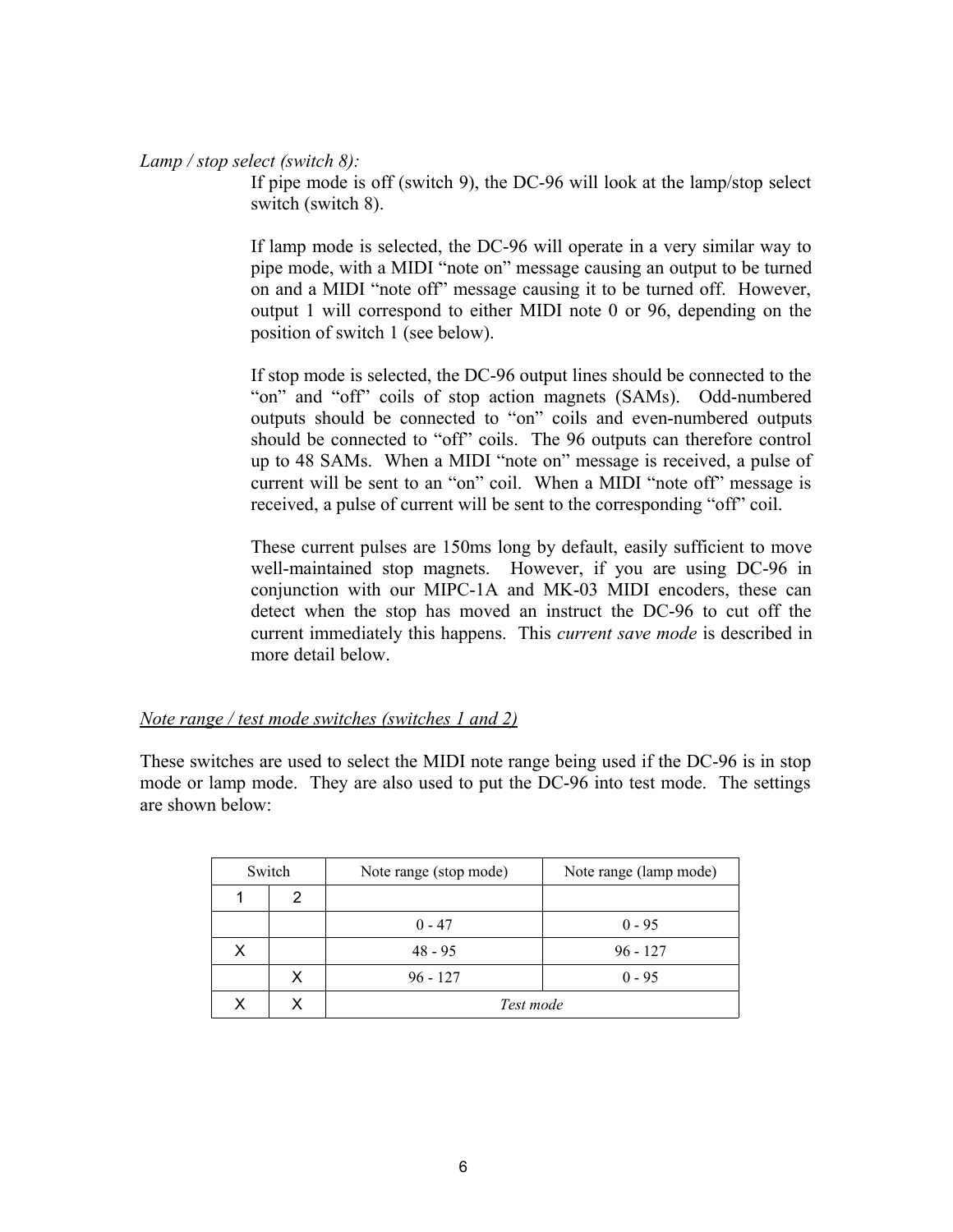# *MIDI channel select switches*

|                           |                           | Switch                   |                    |                |
|---------------------------|---------------------------|--------------------------|--------------------|----------------|
| $\mathbf{1}$              | $\overline{2}$            | $\overline{\mathcal{L}}$ | 8                  | MIDI channel   |
| $\boldsymbol{\mathsf{X}}$ |                           |                          |                    | $\mathbf{1}$   |
|                           | $\pmb{\times}$            |                          |                    | $\sqrt{2}$     |
| $\pmb{\times}$            | $\mathsf X$               |                          |                    | $\mathfrak{Z}$ |
|                           |                           | X                        |                    | $\overline{4}$ |
| $\mathsf X$               |                           | $\mathsf X$              |                    | 5              |
|                           | X                         | X                        |                    | 6              |
| $\mathsf X$               | X                         | X                        |                    | $\sqrt{ }$     |
|                           |                           |                          | X                  | $\,$ $\,$      |
| $\boldsymbol{\mathsf{X}}$ |                           |                          | X                  | 9              |
|                           | $\mathsf X$               |                          | $\pmb{\mathsf{X}}$ | $10\,$         |
| $\pmb{\times}$            | X                         |                          | $\mathsf X$        | 11             |
|                           |                           | $\pmb{\mathsf{X}}$       | X                  | 12             |
| $\mathsf X$               |                           | X                        | $\pmb{\times}$     | 13             |
|                           | $\mathsf X$               | X                        | X                  | 14             |
| $\mathsf X$               | $\boldsymbol{\mathsf{X}}$ | X                        | $\mathsf X$        | $15\,$         |
|                           |                           |                          |                    | 16             |

The MIDI channel select switches work as follows:

# 4. Output wiring

DC-96 can be supplied in either a "pull to ground" (a.k.a. "common positive") or "pull to positive" (common ground) configuration. Each driver is rated at 50v and 500mA. The driver circuits incorporate freewheel diodes, so they can be safely connected to inductors (i.e. magnets). We recommend that the outputs for each card be connected to common via a slow-blow fuse of appropriate rating.

# 5. MIDI connections

We recommend using a high quality, recognized brand device to convert between MIDI and USB. We have found two midrange units to be reliable in many different configurations: the Cakewalk UM-1G and the M-Audio MIDIsport 2x2. Both are available from most music retailers. We have no connection with either company.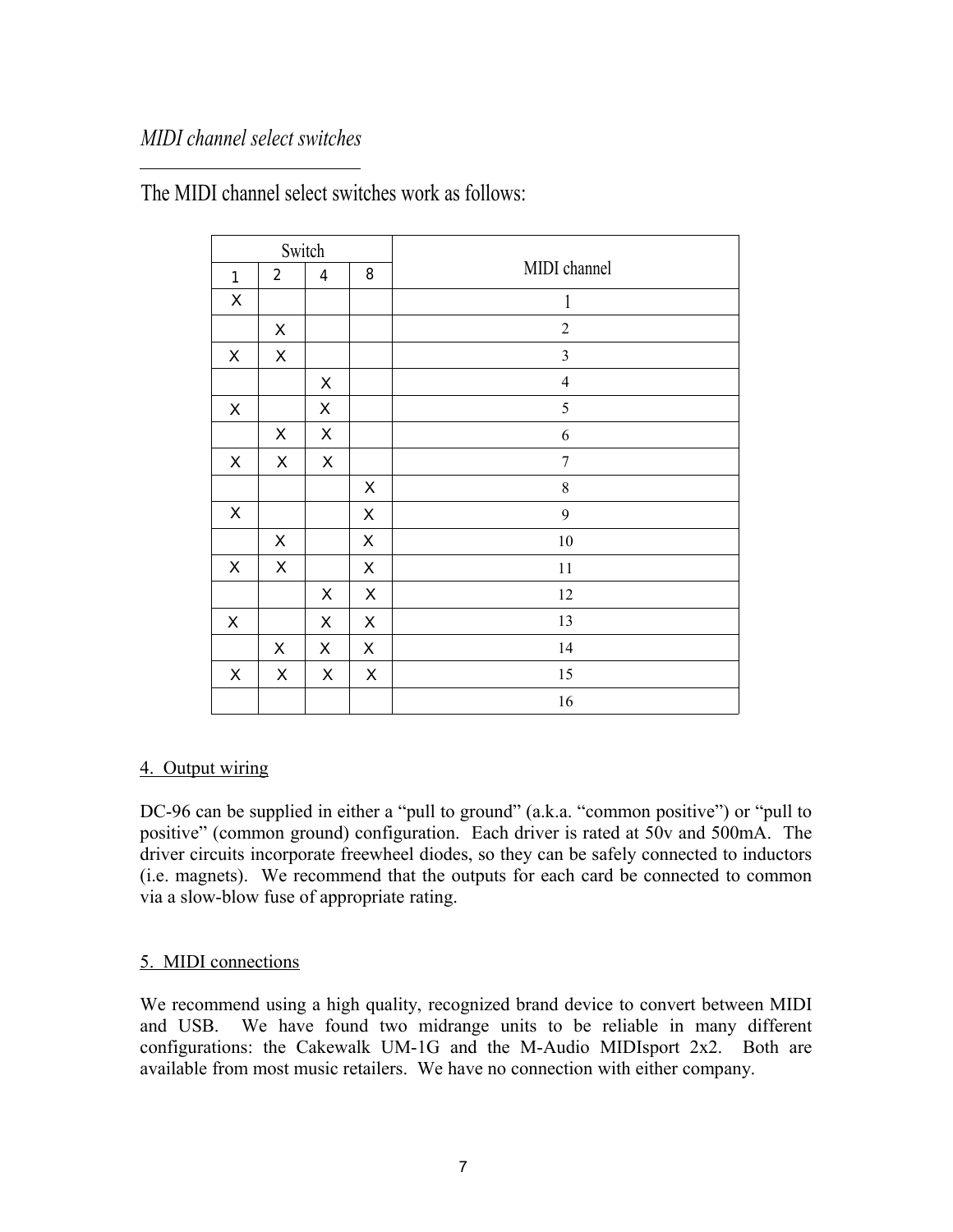In theory, it is possible to "daisy-chain" any number of DC-96 cards together by connecting the MIDI out port of one to the MIDI in port of the next. However, for best performance, we recommend that no more than two decoder cards be connected together in this way. If you use more cards than this, we recommend use of a multi-way MIDI converter such as an M-Audio MIDIsport 4x4.

# 6. Current Save *(stop mode only)*

When operating in magnet mode, the default behavior is for DC-96 to send a 150ms pulse of current to the "on" magnet when a MIDI "note on" message is received, and a 150ms pulse to the "off" magnet when a "note off" message is received. Although this normally works well, a Stop Action Magnet (SAM) in good condition will normally operate much faster than this. Conversely, a badly worn SAM might require a longer pulse, or might not move at all.

It can be time-consuming to maintain dozens or hundreds of SAMs in good condition, especially if some or all were acquired secondhand in the first place. A more robust solution is to monitor the switch position and turn off the current to the coil shortly after the SAM has moved. This both minimises energy consumption and wear on good SAMs, and keeps tired ones operating until they can be serviced.

When used in conjunction with our MIPC-1A and MK-03 encoder boards, DC-96 implements exactly this type of "closed loop" system. To select current save mode, move DIP switch 3 to the "on" position.

Two conditions need to be met in order for current save to work.

- 1. The DC-96 needs to be able to "see" MIDI messages generated by the MIPC-1A or MK-03. Since MIDI is a unidirectional communications link, this means that the DC-96 needs to be connected "downstream" of the encoder.
- 2. The MIDI channel and note used to energize the magnets must be the same as the ones used to read the switch position. For example, if a particular stop switch is read as MIDI note 22 on channel 12, then the "on" and "off" coils must also be energized by MIDI "note on" and "note off" messages to note 22 on channel 12.

A recommended configuration to meet requirement (1) is shown below. When the encoder and decoder cards are correctly connected, you will see a periodic "wink" from the yellow LED on the decoder.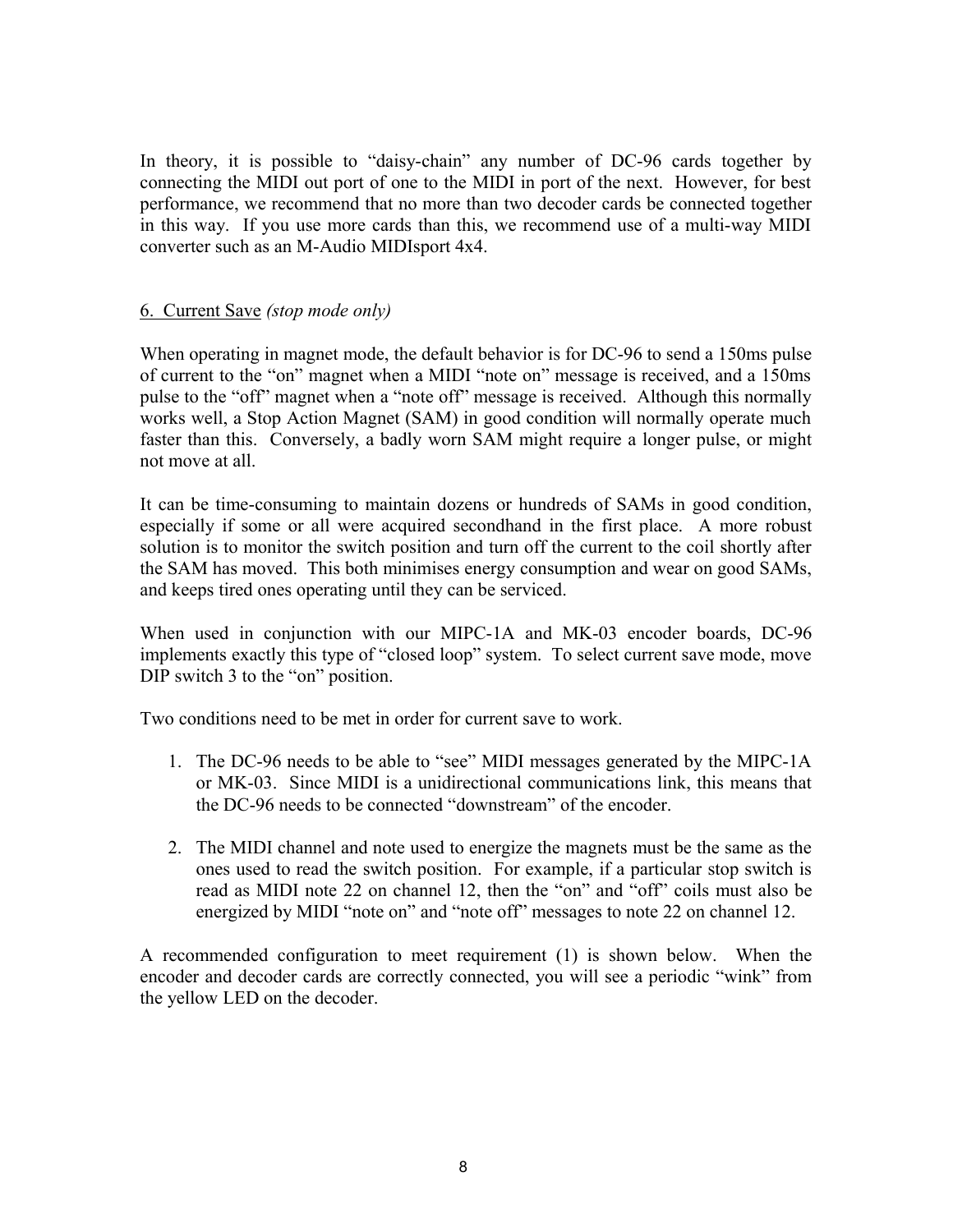

The Hauptwerk MIDI echo feature should preferably be turned off for each stop in turn, in order to minimise MIDI traffic.

The sequence of steps is as follows:

- 1. Hauptwerk sends a MIDI "note on" or "note off" message instructing the stop tab to move.
- 2. The DC-96 activates the "on" or "off" magnet, as appropriate.
- 3. The stop tab moves, and the MIPC-1A or MK-03 encoder generates a corresponding MIDI message.
- 4. The DC-96 receives this message as confirmation that the tab has moved, and turns off the magnet.

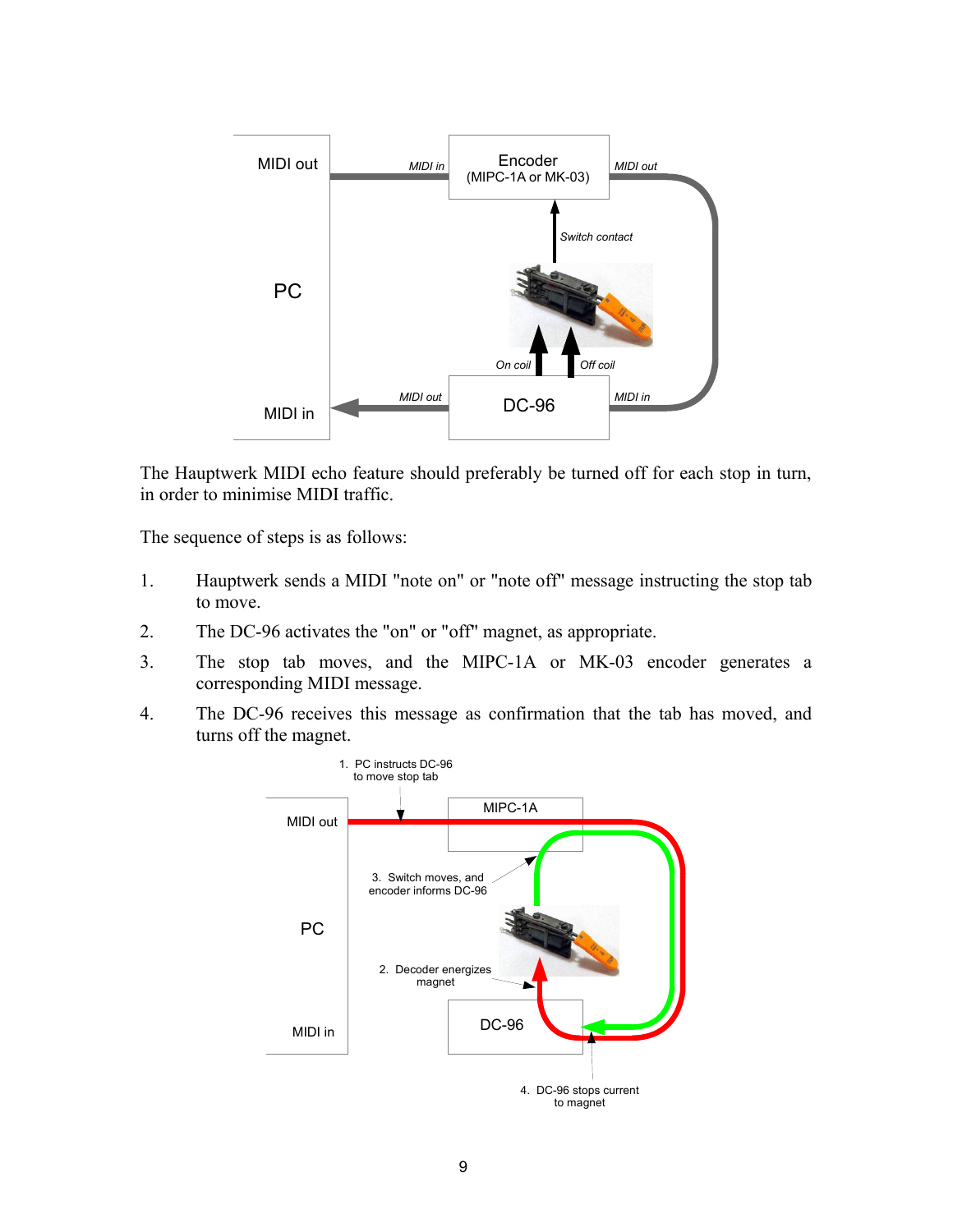5. When the decoder detects that the SAM has moved, the yellow LED will flash. If the stop tab fails to move, the DC-24/48 will turn the coil off after 500ms to prevent damage.

# *Error notification*

DC-96 can also inform Hauptwerk if a tab fails to move. If a tab fails to move after 500ms, the DC-296 will generate a MIDI "note off" or "note on" message opposite to one originally received from Hauptwerk. This will return the virtual tab on the computer screen to its original position, and ensure that the real and virtual stop positions do not get out of sequence. This is illustrated below.



### *When not to use current save*

If you refer to the diagram on page 9 showing how current save works, you will see that Hauptwerk sends a message to the DC-96 telling it to move a SAM (shown in red), and (all being well) a moment later the encoder (MIPC-1A or MK-03) will send a message to the DC-96 telling it that the SAM has moved (shown in green). These messages arrive on the same input, and DC-96 has to be able to tell between them. We use the *velocity byte* to carry this information.

Each MIDI message consists of three bytes. The first byte contains the command (in our case either "note on" or "note off" plus the channel. The second byte is the note number. The third byte is the velocity, intended for touch-sensitive keyboards and unnecessary in the context of moving organ stops.